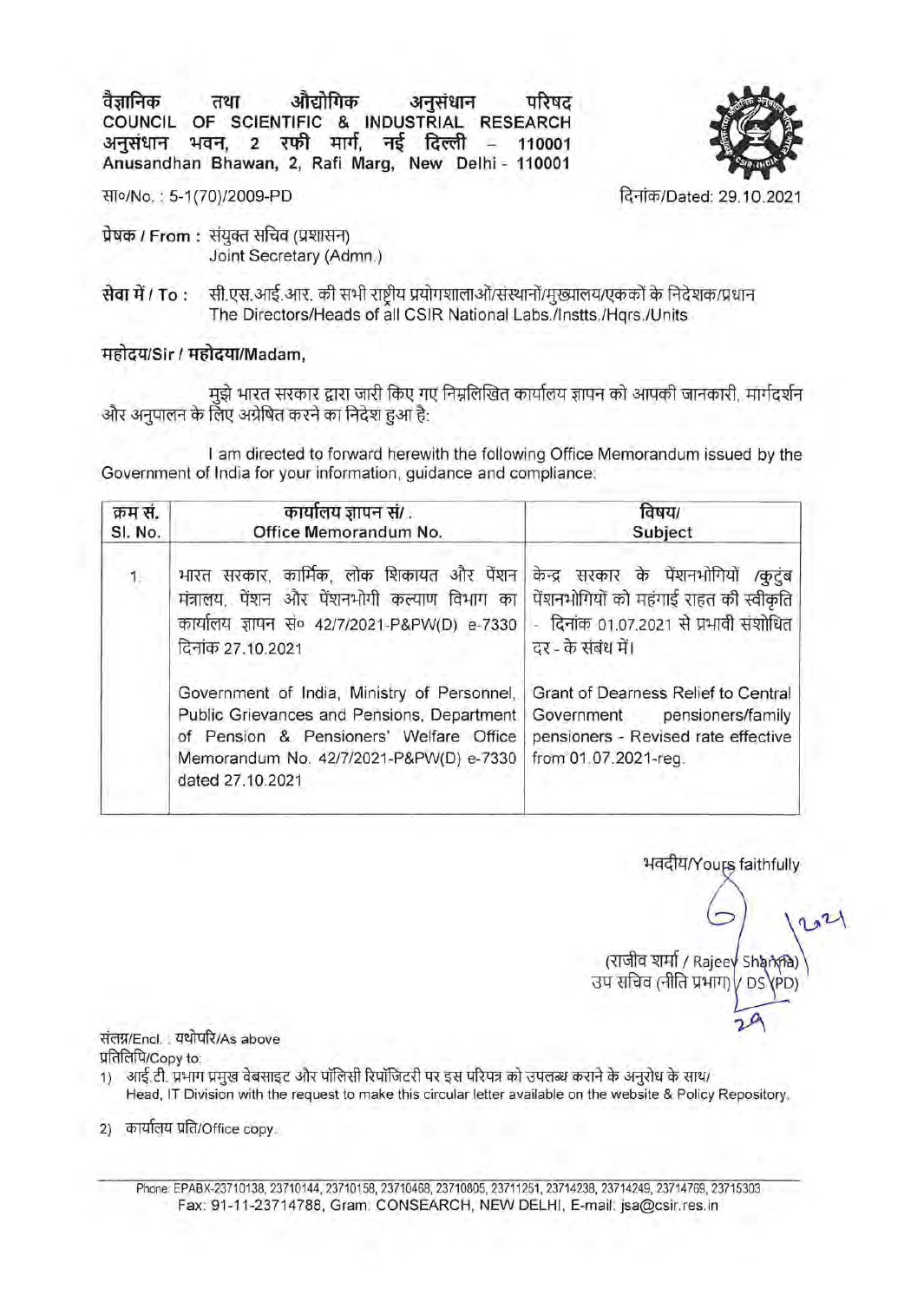

File No. No. 42/7/2021-P&PW(D) e-7330 भारत सरकार /Government of India कार्मिक. लोक शिकायत और पेंशन मंत्रालय/ Ministry of Personnel Public Grievances and Pensions पेंशन और पेंशनभोगी कल्याण विभाग/Department of Pension and Pensioners' Welfare \*\*\*

8 वीं मंजिल, बी-विंग,8th Floor, B-Wing,<br>जनपथ भवन, जनपथ, Janpath Bhawan, Janpath, नई दिल्ली -110001 /New Delhi-110001 दिनांक / Dated: 27.10.2021

## **OFFICE MEMORANDUM**

## **Sub: Grant of Dearness Relief to Central Government pensioners/family pensioners** - **Revised rate effective from 01.07.2021-reg**

The undersigned is directed to refer to this Department's OM of even no. dated 22.07.2021 on the subject mentioned above and to state that the President is pleased to decide that the Dearness Relief admissible to Central Government pensioners/family pensioners shall be enhanced from the existing rate of 28% to 31% of the basic pension/family pension (including additional pension/family pension) w.e. f 01.07.2021.

- 2. These rates of DR will be applicable to the following categories:-
- i. Civilian Central Government Pensioners/Family Pensioners including Central Govt. absorbee pensioners in PSU/Autonomous Bodies in respect of whom orders have been issued vide this Department's OM No. 4/34/2002-P&PW(D)Vol.II dated 23.06.2017 for restoration of full pension after expiry of commutation period of 15 years.
- ii. The Armed Forces Pensioners/Family Pensioners, Civilian Pensioners/Family Pensioners paid out of the Defence Service Estimates.
- iii. All India Service Pensioners/Family Pensioners.
- iv. Railway Pensioners/family pensioners.
- v. Pensioners who are in receipt of provisional pension.
- vi. The Burma Civilian pensioners/family pensioners and pensioners/families of displaced Government Pensioners from Burma/ Pakistan, in respect of whom orders have been issued vide this Department's OM No. 23/3/2008-P&PW(B) dated 11.09.2017.

3. The payment on account of Dearness Relief involving a fraction of a rupee shall be rounded to the next higher rupee.

4. Other provisions governing grant of DR in respect of employed family pensioners and re-employed Central Government Pensioners will be regulated in accordance with the provisions contained in this Department's OM No. 45/73/97-P&PW (G) dated 2.7.1999 as amended from time to time. The provisions relating to regulation of DR where a pensioner is in receipt of more than one pension will remain unchanged.

. .. . contd/-